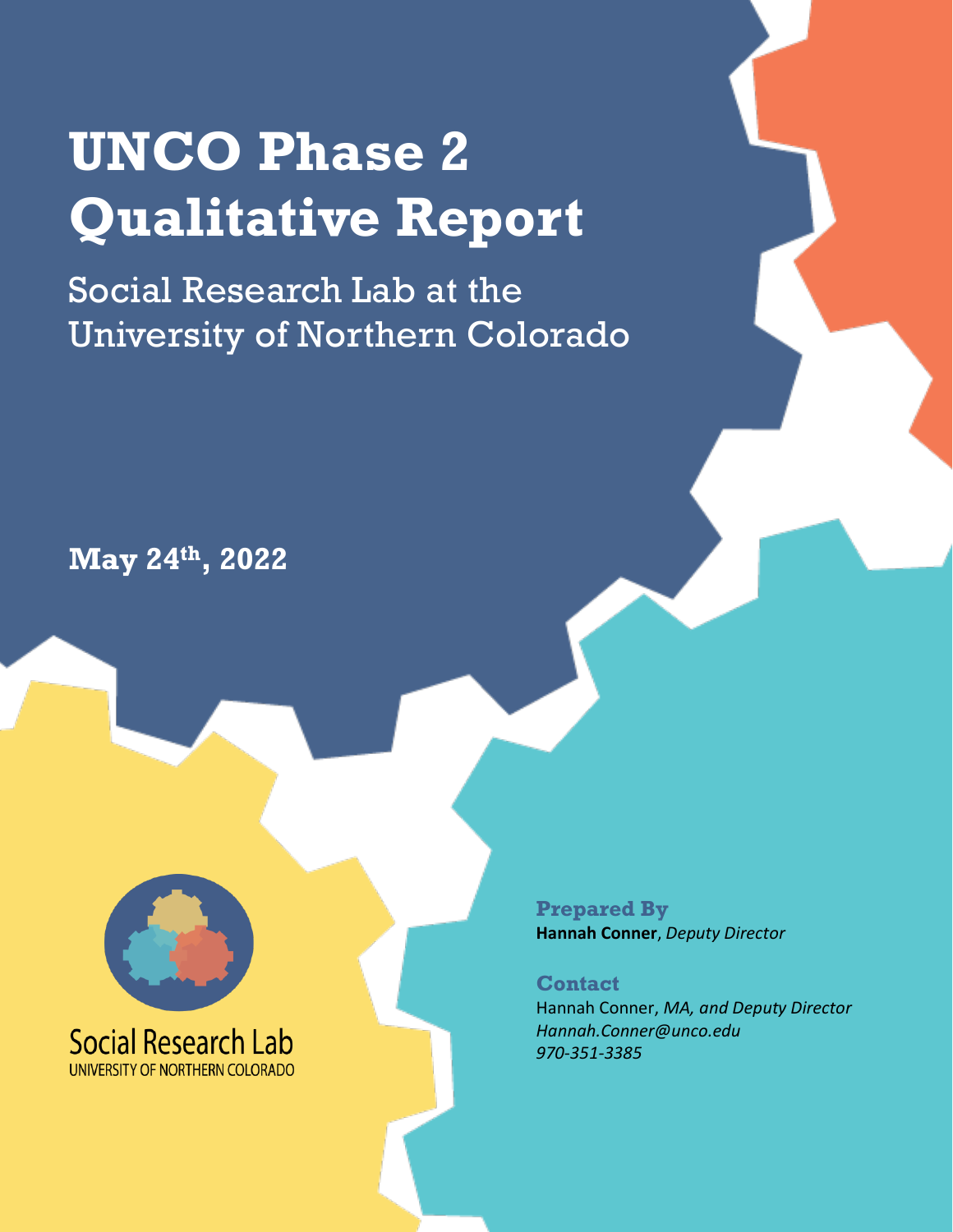## **Table of Contents**

| Executive Summary _____________       |             |
|---------------------------------------|-------------|
|                                       |             |
| <b>Objectives</b>                     | 4           |
| <b>Recommendations and Highlights</b> |             |
| <b>Findings</b>                       | 6           |
|                                       | $6^{\circ}$ |
|                                       | 9           |
| Objective 3: Key Action 3 Feedback    | 12          |
| Objective 4: Key Action 4 Feedback    | 15          |

The *Social Research Lab* (SRL) of the *University of Northern Colorado* prepared this report at the request of *the University of Northern Colorado*. All identifying information has been removed and identified data is stored securely at the SRL only. The SRL is dedicated to assisting individuals and organizations in all stages of data collection and analysis.

Any questions about this report and/or inquiries about specific data should be directed to Deputy Director Hannah Conner at *Hannah.conner@unco.edu* or *970-351-3385*.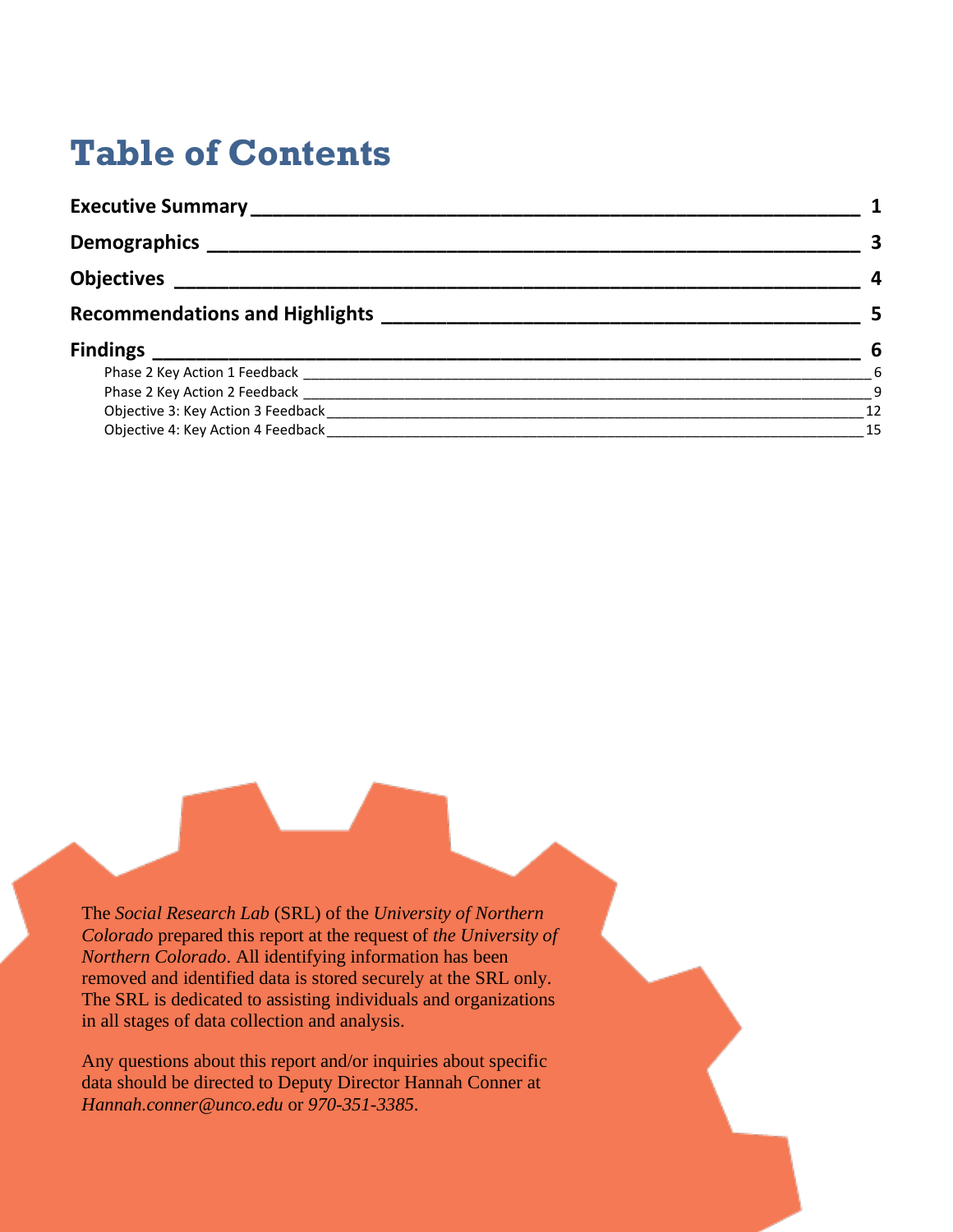## <span id="page-2-0"></span>**Executive Summary**

## **Overview**

The following report provides qualitative analysis from the UNC community open forum led by the University of Northern Colorado Presidents Office. The open forum was conducted in the Spring of 2022 and focused on collecting feedback on the proposed 4 Key Actions that will be implemented for phase 2 of the 2030 Rowing Not Drifting Strategic Plan. You can learn more about the 2030 Rowing Not Drifting Strategic Pla[n here.](https://www.unco.edu/strategic-plan/)

This report provides in depth analysis which includes thematic coding from open-ended responses and descriptive data tables. This report is broken down into two primary sections: executive summary and findings. The findings section is further broken down into qualitative subsections, which summarizes themes.

The open forum asked participants to provide constructive feedback regarding the proposed Key Actions for phase 2 of the strategic plan. All feedback was transcribed and used to code emerging themes. All qualitative data in this report were coded for themes using Excel.

## **Findings**

This findings section is an overview of the key findings.

- Key Action 1
	- o The UNC community would like to ensure successful student engagement.
	- o The UNC community would like a more robust student orientation.
	- o The UNC community would like continued work with student career readiness.
- o The UNC community would like to leverage alumni relations.
- **Key Action 2** 
	- o The UNC community would like to see tactics that aim to create competitive compensation.
	- o The UNC community would like to see recruitment and retention prioritized.
	- o The UNC community would like to focus on boosting employee morale.
	- o The UNC community would like to prioritize investing in employees.
	- o The UNC community would like to see strategies to ensure a balance workload for employees.
- Key Action 3
	- o The UNC community would like to create tactics that aim to elevate Unite trainings.
	- o The UNC community would like to invest in student organizations.
	- o The UNC community would like to prioritize mental health.
	- o The UNC community would like to clarify what constitutes as campus safety.
	- o The UNC community would like to measure goals for Key Action 3.
- Key Action 4
	- o The UNC community would like to see a more narrowed focus in language and strategies for Key Action 4.
	- o The UNC community would like to have a clear plan for improving infrastructure.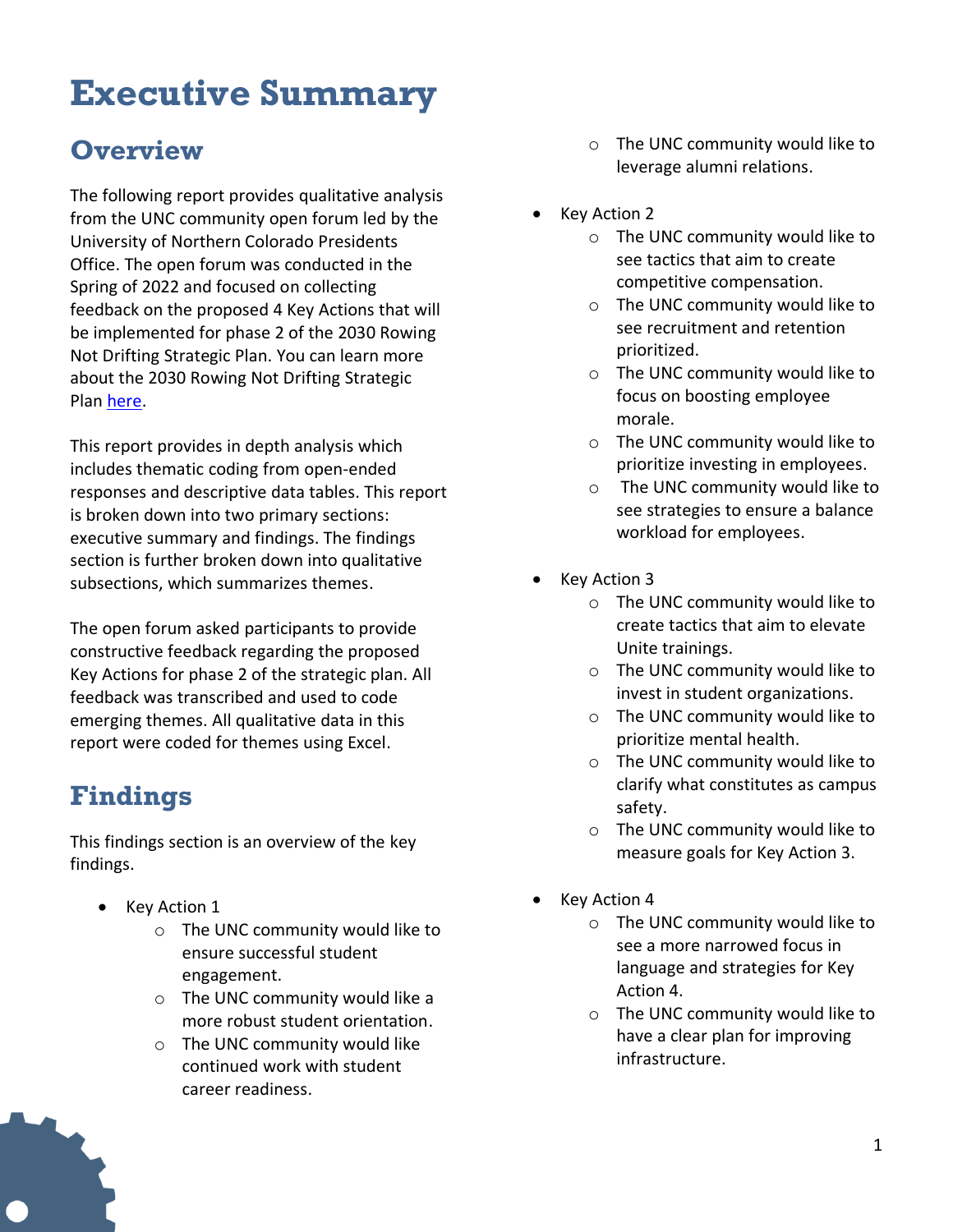- o The UNC community would like to focus on campus stories and successes.
- o The UNC community would like to define metrics to measure goals for phase 2 of the strategic planning.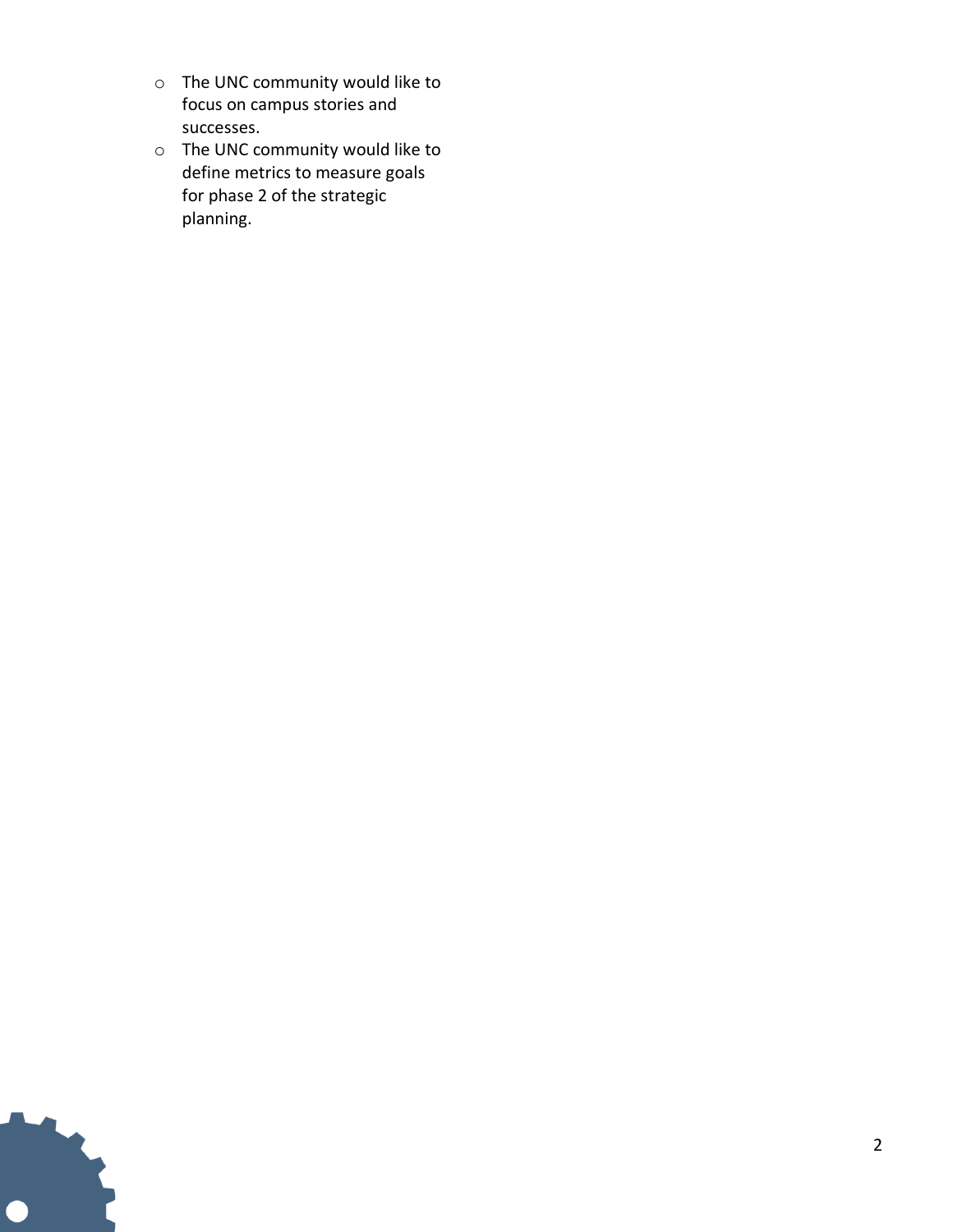## <span id="page-4-0"></span>**Demographics**

The Phase 2 feedback open forum was conducted in the Spring of 2022. 16 tabling groups participated in providing feedback for phase 2 of the 2030 Rowing Not Drifting Strategic Plan. While demographic information was not collected at the open forum, secondary data was pulled from UNC Human Resources website. The most recent Human Resources Data from 2021 states that there are 1,532 faculty and staff employees as of November 1<sup>st</sup>, 2021. More information about UNC's Human Resources data can be found: [https://www.unco.edu/human-resources/about-us/unc-human-resources-data.aspx.](https://www.unco.edu/human-resources/about-us/unc-human-resources-data.aspx)

### **Demographics Charts**

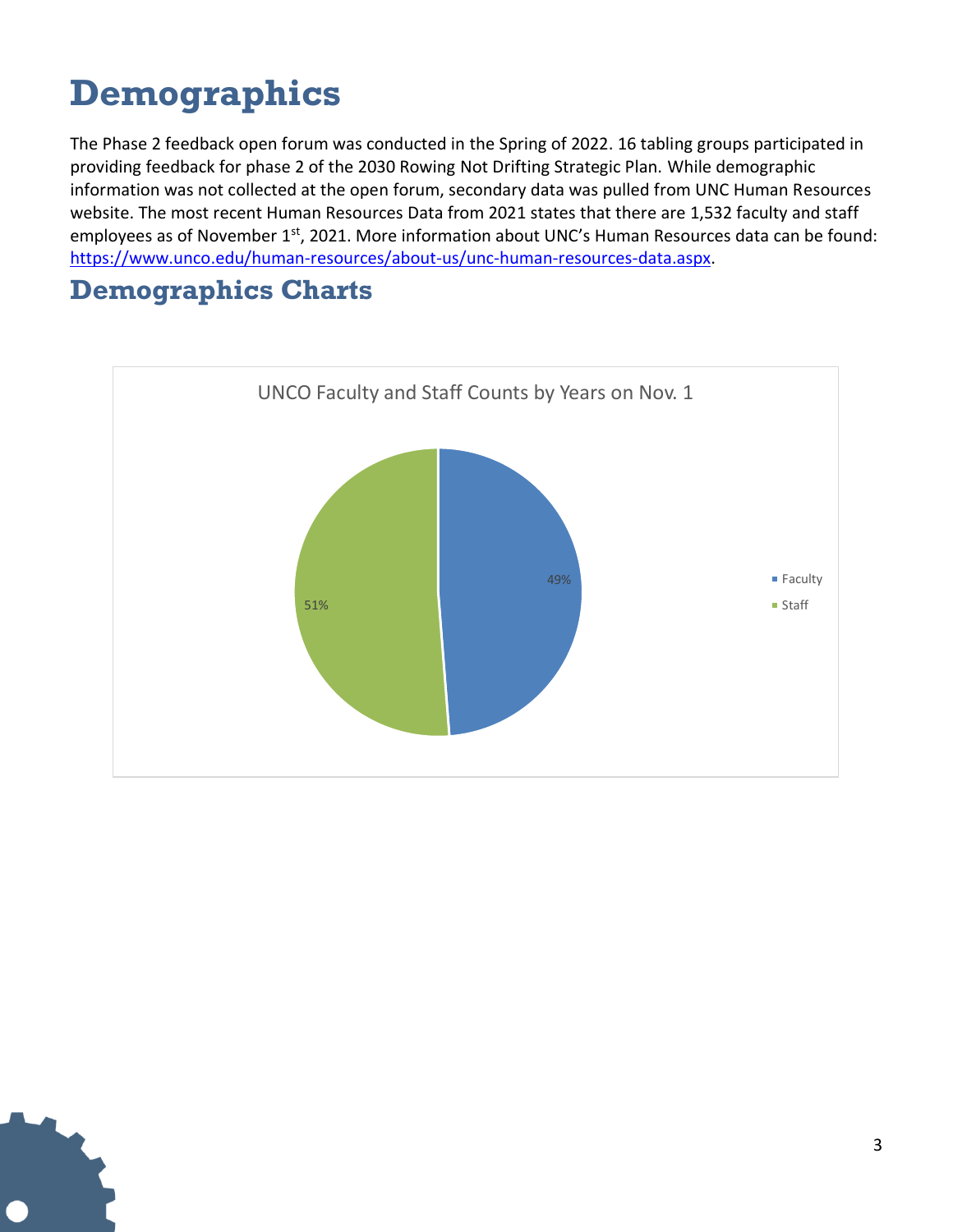## <span id="page-5-0"></span>**Objectives**

The following objectives were defined by the client and sent to the Social Research Lab during the development of the project scope. The survey was created to address the objectives and asked multiple questions to assess each objective. The recommendations and highlights are based on the objectives and the finding section is organized by the objectives, with a subsection for each objective.

| Obj. 1 | The University of Northern Colorado would like to assess feedback for Key Action 1 of phase 2:<br>Prepare to serve and be successful in nurturing the growth of every student.                                        |
|--------|-----------------------------------------------------------------------------------------------------------------------------------------------------------------------------------------------------------------------|
| Obj.2  | The University of Northern Colorado would like to assess feedback for Key Action 2 of phase 2:<br>Make UNC a destination for fulfilling employment opportunities by investing in faculty and<br>staff members growth. |
| Obj. 3 | The University of Northern Colorado would like to assess feedback for Key Action 3 of phase 2:<br>Foster a community wherein all students, faculty, and staff feel welcome, included, and safe.                       |
| Obj. 4 | The University of Northern Colorado would like to assess feedback for Key Action 4 of phase 2:<br>Invest and implement measures that strengthen the position of the University.                                       |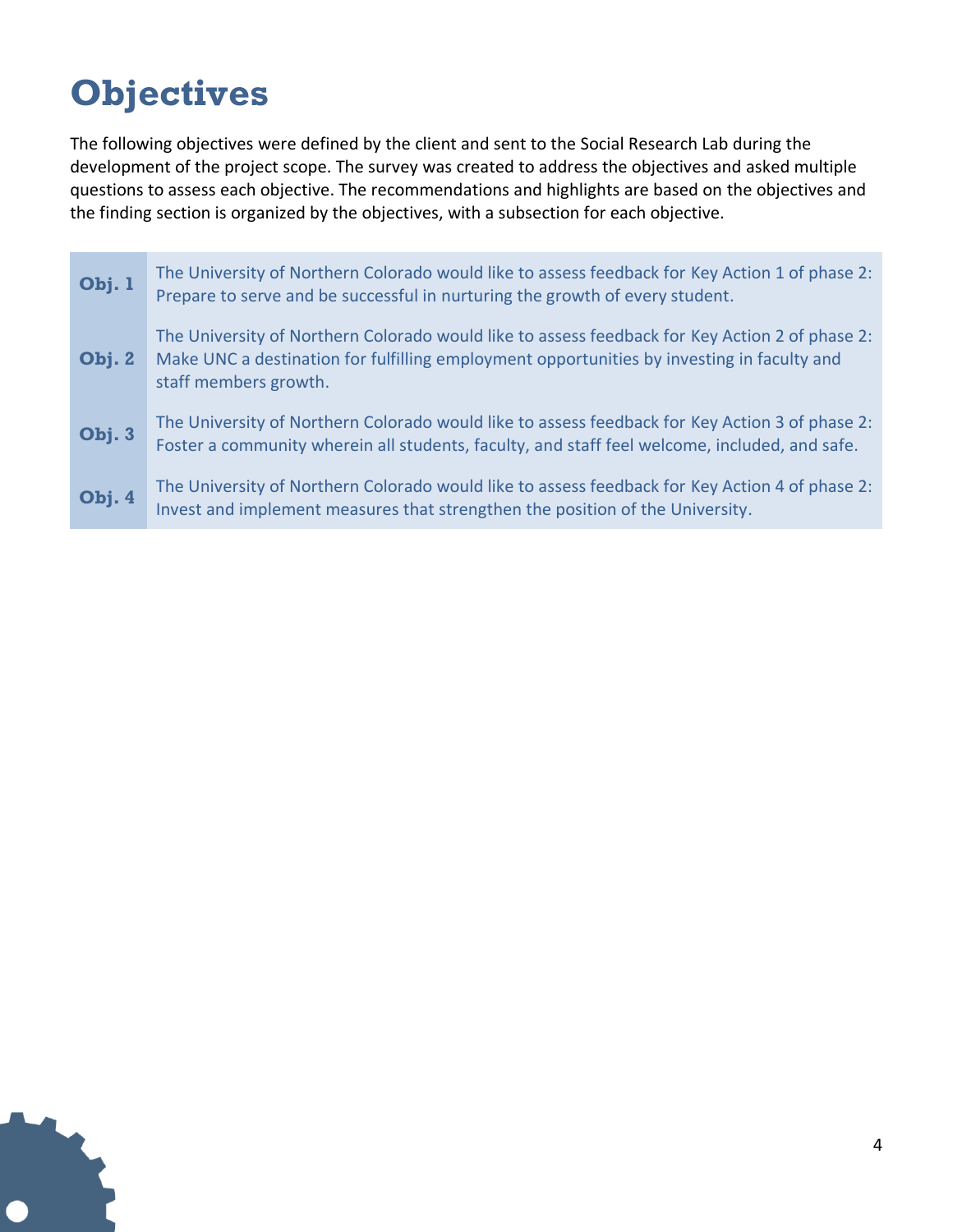## <span id="page-6-0"></span>**Recommendations and Highlights**

**1**

2

**4**

Qualitative responses suggest that participants would like to ensure successful student engagement, a more robust student orientation, continued work with student career readiness, and leveraging alumni relations as priorities for Key Action 1 of phase 2.

Additionally, many participants noted reducing Key Action 1 length as well as suggesting measurements that can help further develop Key Action 1. (Addresses Objective 1)

Qualitative responses suggest that participants would like to create tactics that aim to create competitive compensation, increase recruitment and retention, boost employee morale, prioritize investing in employees, and having strategies to ensure a balance workload for employees for Key Action 2. (Addresses Objective 2)

**3** Qualitative responses suggest that participants would like to create tactics that aim to elevate Unite trainings, invest in student organizations, prioritize mental health, clarify campus safety, and measure goals for Key Action 3. (Addresses Objective 3)

For Key Action 4, participants would like to see a more narrowed focus in language and strategies, a clear plan for improving infrastructure, a focus on campus stories and successes, and defined metrics to measure goals for phase 2 of the strategic planning. (Addresses Objective 4)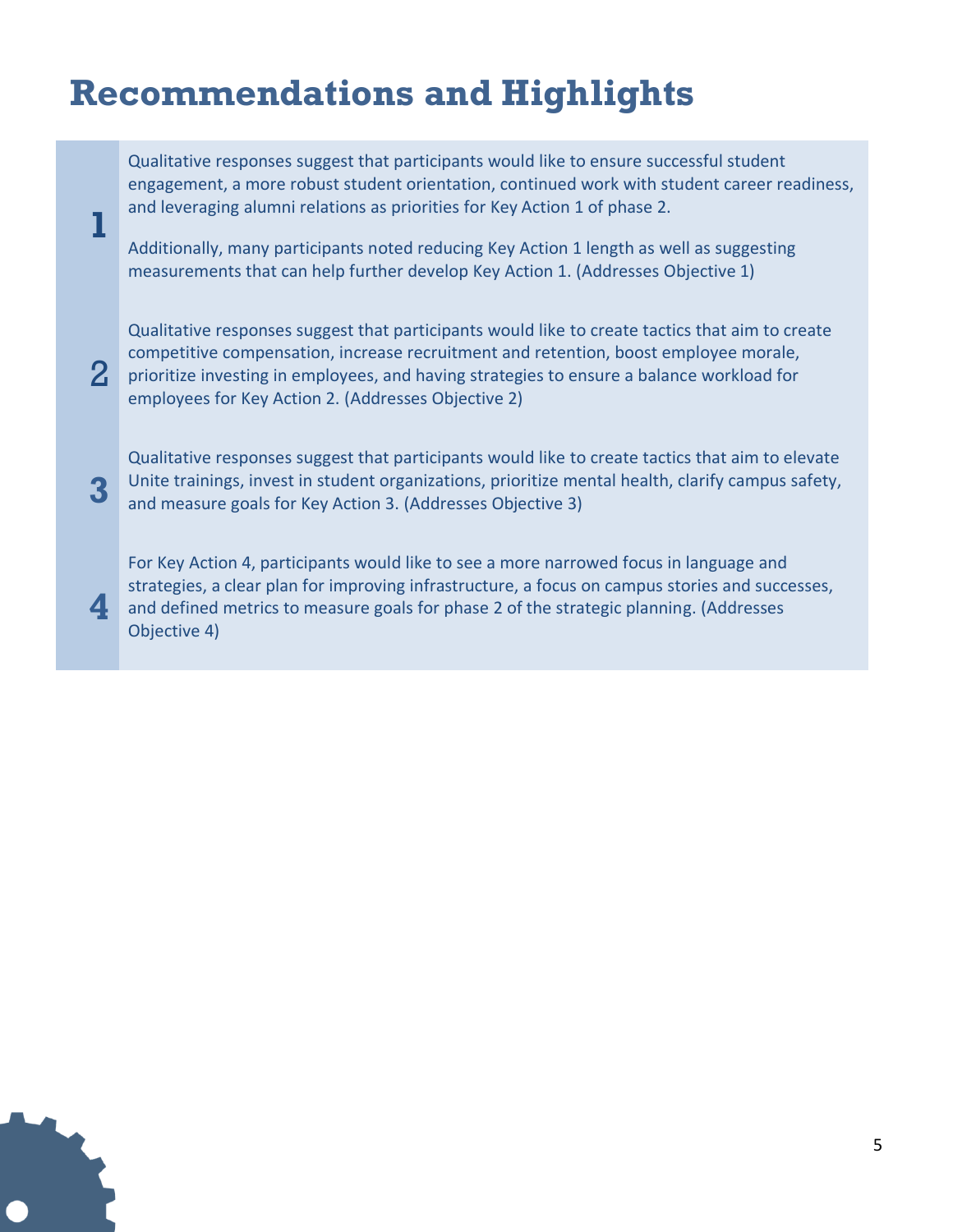## <span id="page-7-0"></span>**Findings**

## <span id="page-7-1"></span>Phase 2 Key Action 1 Feedback

Participants were asked to provide feedback on Key Action 1 proposed for phase 2 of the strategic plan:

• "Ensure the entire university is well prepared to serve and be successful in nurturing the growth of every student by meeting them where they are with services, tools, resources, engagement, and opportunities that help them to thrive in exploring, expanding, and achieving their ambitions and fullest potential."

Main findings that emerged from the data included participants interest with continued work on career readiness, student engagement, and student orientation. Additionally, participants left helpful suggestions regarding the formatting of Key Action 1 as well as an implementation process for measurements of success of this Key Action. Further information for these findings are provided below in the qualitative subsections.

#### Qualitative Finding 1: Continue to work on career readiness

For proposed Key Action 1, participants provided feedback about how they would like to see continued work to ensure career readiness for students. Some participants specifically emphasized the need to create workshops, provide interview preparation, and focus on career competency. Specific quotes that highlight some participants feedback on Key Action 1 are provided below.

"*More focus on career readiness – workshops, resume and interview prep, etc."*

*"More career readiness for students at the beginning."*

*"Embed career competency into curriculum and co-curricular activities in collaboration with Center for Career Readiness."*

*"Preparing students to be successful in placement and job opportunities after UNC."*

#### Qualitative Finding 2: Ensure Student Engagement

Another qualitative theme that emerged from the data was about the need to ensure student engagement stays a top priority for Key Action 1. Specifically, some participants mentioned focusing on removing operational barriers, being responsive to student needs, and to provide students tools for success. Additionally, many open forum groups listed student engagement as their top priority for key action 1 for phase 2. Comments below highlight this finding.

*"Recognize importance of engagement of our remote/hybrid/online students and investment in our offerings for these students."*

*"Understand students' goals and abilities and prioritize helping students reach their full potential."*

*"Identify and remove operational barriers to student success."*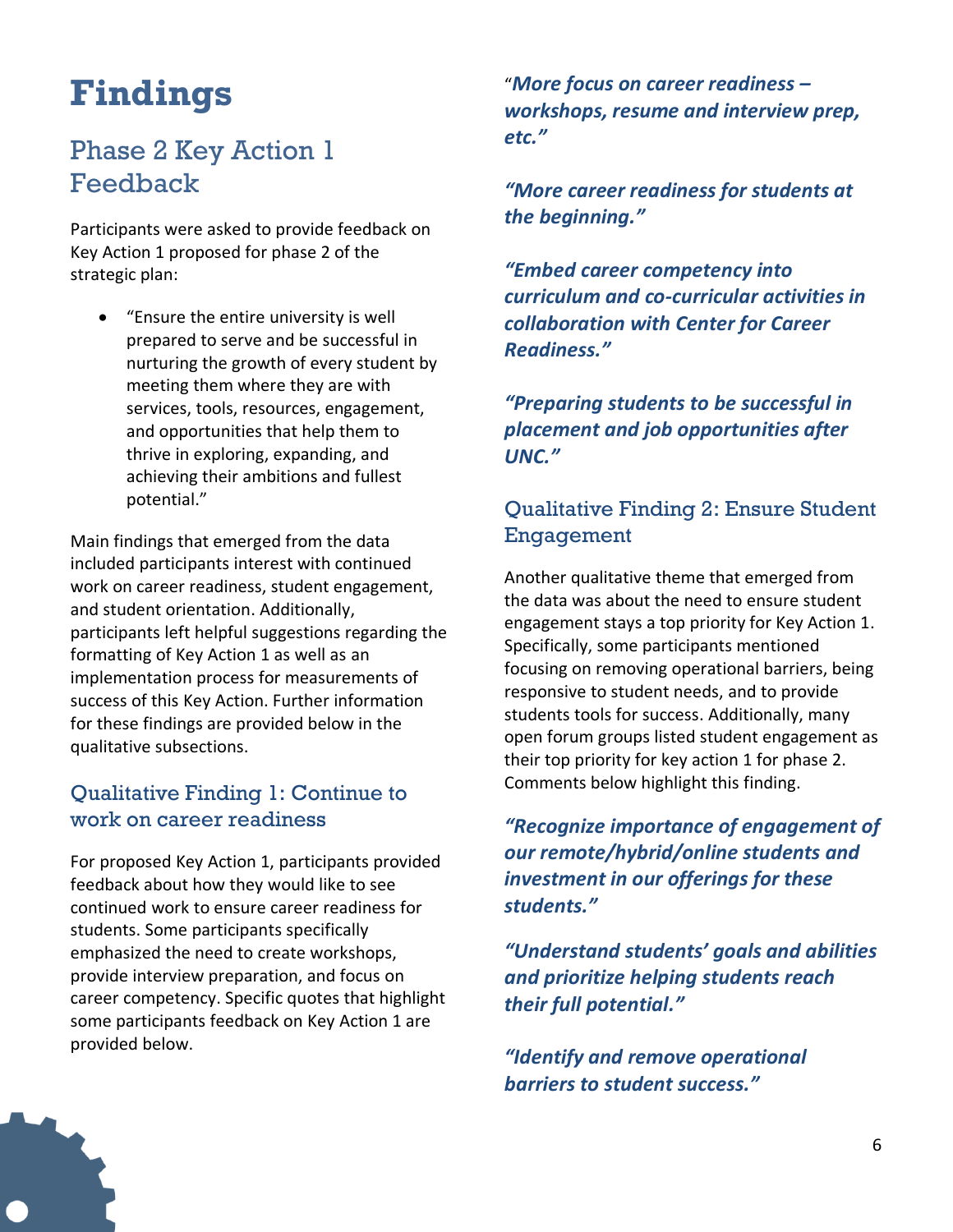*"Lean into flexible options for students: semester length, night vs. Day classes, hybrid, etc."*

#### Qualitative Finding 3: Enhance Student Orientation

Another theme that arose from the open forum was specifically about enhancing the student orientation process. Many participant groups noted the importance of enhancing the experience of student orientation and suggested a more robust orientation and to add orientation staffing for phase 2 of the strategic plan. The comments below highlight participant interest in enhancing student orientation.

*"Orientation: a systemic, long-term opportunity to foster sense of belonging on campus: it tells our students how and why."*

*"Dedicated staff that have specific roles that only focus on."* 

*"Orientation – back to more robust format."*

*"Rethink student orientation. Ex: Tech night to learn Canvas, learn about university resources."*

#### Qualitative Finding 4: Leveraging Alumni Relations

Some participants noted the need to utilize alumni relations more thoroughly for Key Action 1. Some participants noted the importance of leveraging alumni relations to help network current students with career readiness. Comments below address this qualitative finding. *"Effectively engage and leverage alumni network for student career and workforce readiness."*

*"Link Advancement's alumni career data to academic advising."*

*"Alumni involvement – increase bear to bear initiative."*

#### Qualitative Finding 5: Create a space for graduate student success

Participants provided feedback about making space for graduate students in Key Action 1. Some participants noted the need to include graduate students in phase 2, specifically with defining their role on campus. The comments below highlight this theme.

*"Graduate student support."* 

*"Figuring out the role of graduate programs in addition to broader goals."*

*"Where do graduate staff fit? GA's are heavily relied on to fix staffing demands."*

#### Qualitative Finding 6: Reduce wording of Key Action 1

Another theme that arose from the open forum was specifically about reducing the language for Key Action 1. A majority of participant groups noted that the length of Key Action 1 was too long and suggest cutting back on the wording. The comments below highlight this finding.

*"Language is fine, a bit lengthy."*

*"Proposed key action – reduce verbiage."*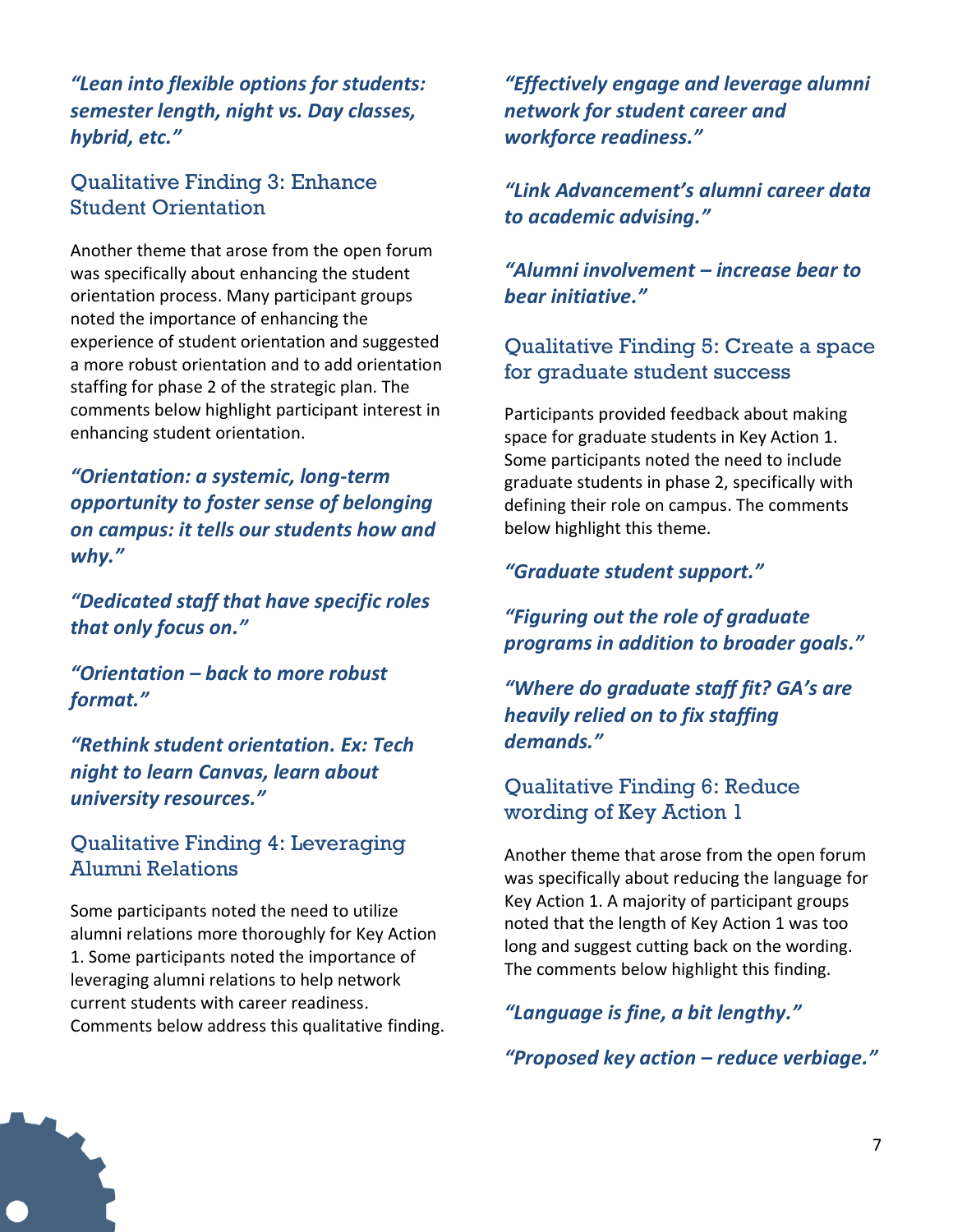*"Revise key action to be less wordy and more concise/measurable."*

*"Too wordy – get to the point."*

Qualitative Finding 7: Creating Measurements for Key Action 1 successes

Some participants noted the need to create measurements to ensure UNC can adequately report on the progress of Key Action 1. Participants discussed a general sense of measurements needed while others provided suggestions of what to measure for Key Action 1. Comments below address this qualitative finding.

#### *"Improve data access and utilization."*

*"Qualitative analysis + documented procedures before decisions are made and communication with students throughout the process."*

*"Once or twice a year required session on updates to resources, support, staff, processes, etc. So, all fac/staff know how to offer info to students (ex: manual w/ relevant area updates/changes)."*

**Qualitative responses suggest that participants would like to ensure successful student engagement, a more robust student orientation, continued work with student career readiness, and leveraging alumni relations as priorities for Key Action 1 of phase 2.** 

**Additionally, many participants noted reducing Key Action 1's length as well as suggesting measurements that can help further develop Key Action 1.**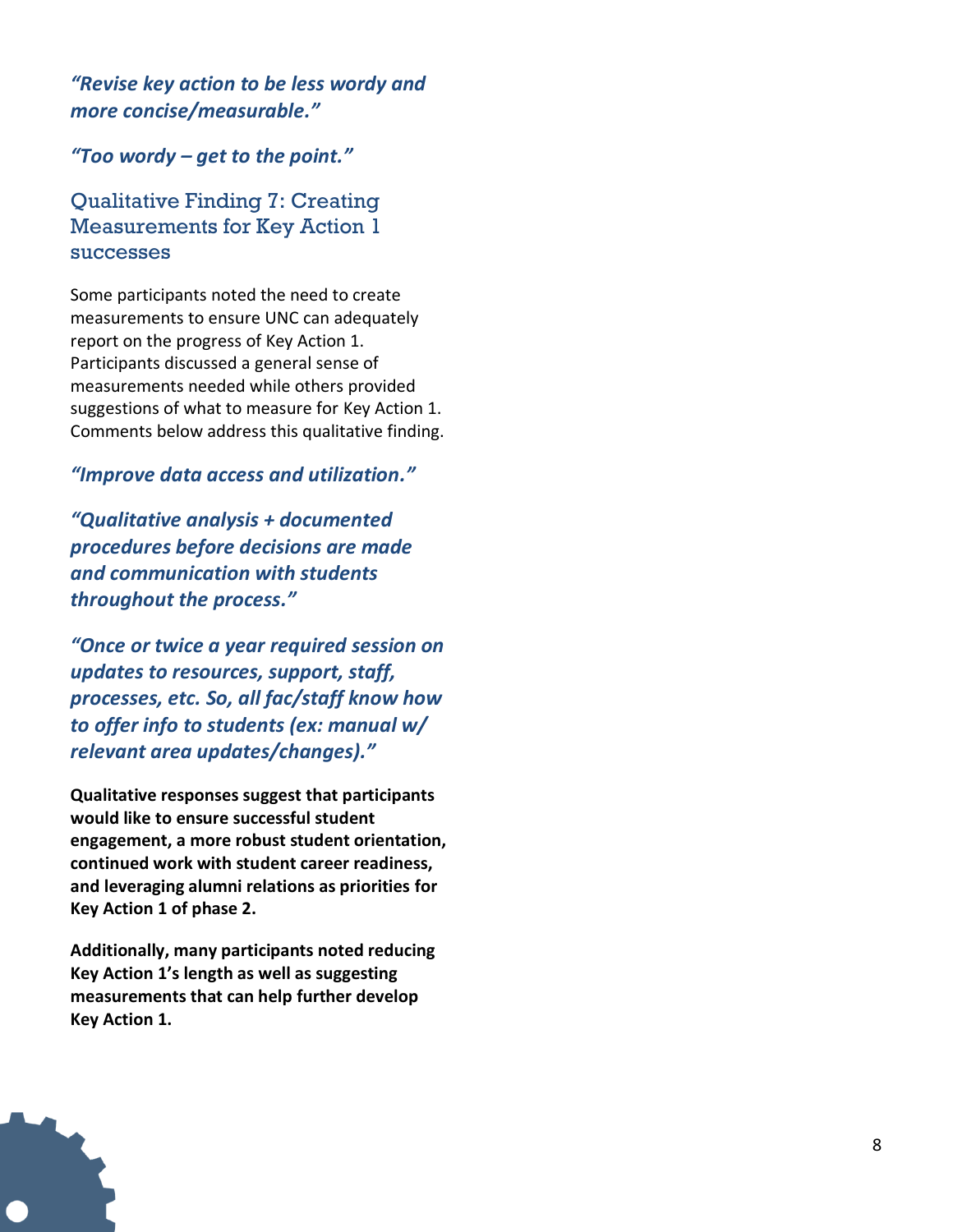### <span id="page-10-0"></span>Phase 2 Key Action 2 Feedback

Participants were asked to provide feedback on Key Action 2 proposed for phase 2 of the strategic plan:

• "Make UNC a destination for fulfilling employment opportunities by investing in faculty and staff members' growth, providing them with the tools and support they need to succeed, and honoring their contributions to the success of our students, university, and community."

Main findings that emerged from the data for Key Action 2 included faculty and staff's feedback about compensation, recruitment, retention, employee morale, employee investment, and workload balance. Additionally, many participants provided suggestions of best ways to implement Key Action 2, helping provide a way to measure goals for this Key Action. Further information for these findings are provided below in the qualitative subsections.

#### Qualitative Finding 1: Invest in Educating Staff and Faculty

In the open-ended response section for Key Action 2, many participants provided feedback about integrating a plan to increase compensation packages for employees. Specifically, some comments addressed ensuring all faculty and staff have competitive pay in comparison to other institutions, as well providing packages that include flexibility and paid time off. The comments below highlight participants feedback specifically about compensation.

#### *"Prioritize improving compensation."*

*"Increase \$ to hire diverse candidates."*

#### *"Re-evaluate benefit package premiums."*

*"Pay faculty/staff 100% of our peer institutions."*

#### *"Compete with pay on a national average, not just with our peer institutions."*

The comments above highlight participants hope that UNC integrate more competitive compensations as part of Key Action 2. Participants noted the importance of being a competitive peer institution, and incentivizing employees through better compensation packages.

#### Qualitative Finding 2: Proactive Recruitment and Retention Practices

Participants noted during the open forum how imperative it is to integrate proactive recruitment and retention for Key Action 2. The comments below highlight many participants feedback and suggestions for tactics about ensuring measurable recruitment practices as well as retaining current employees. Additionally, some participants noted that a more comprehensive onboarding process for new employees is necessary for Key Action 2.

*"Instead of destination for fulfilling employment opportunities – focus on being a leader in employee retention. Provide a meaningful platform for employees to contribute to changing processes and removing obstacles that impact student service and learning."*

*"Establish internal career paths. Partner with career readiness to promote UNC*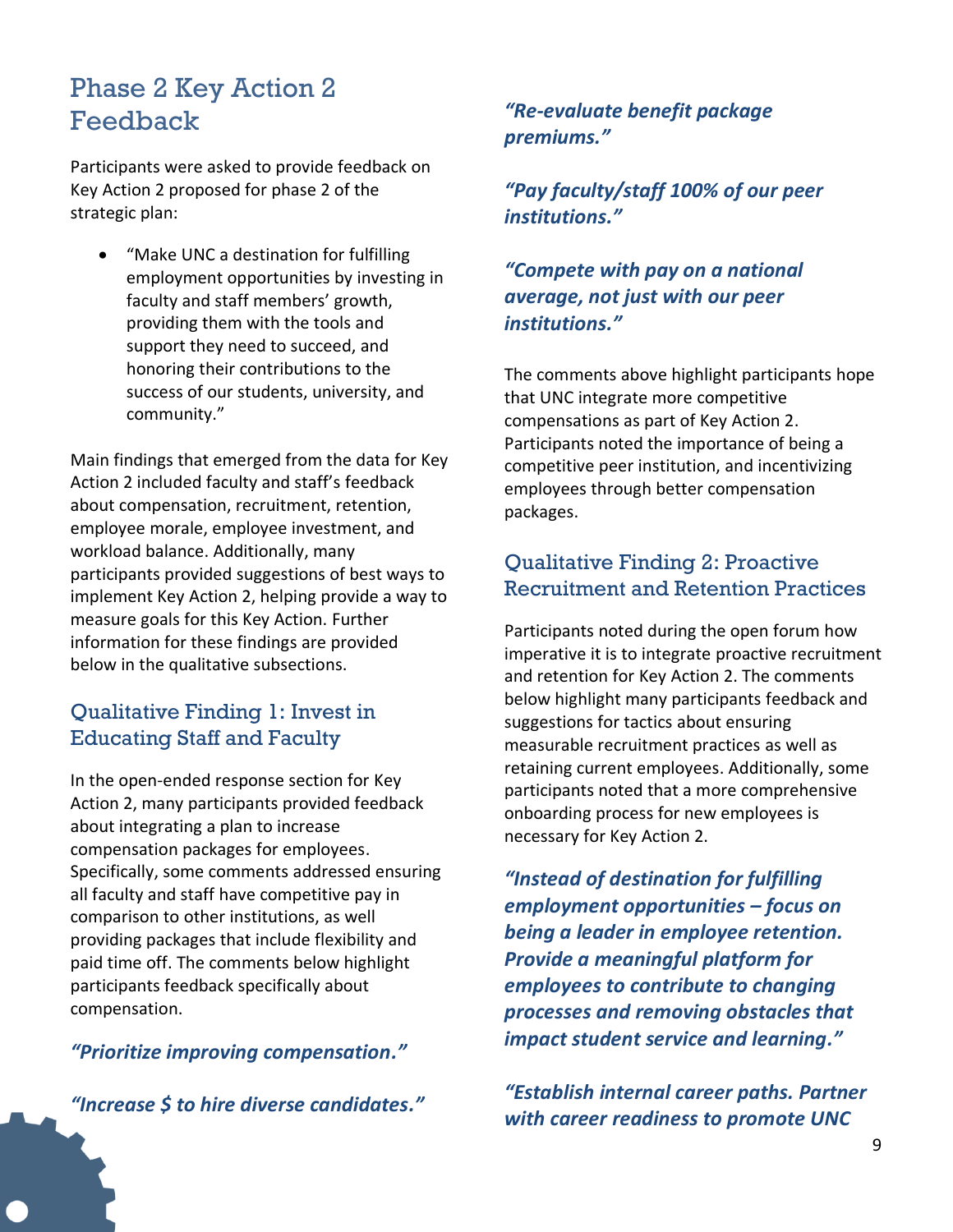*jobs to students. Proactive recruiting and sourcing."*

*"Improve onboarding for new employees (department and university)."*

*"Faculty/staff onboarding plan that are more inclusive of all aspects of the university and culture."*

#### Qualitative Finding 3: Increase employee morale

Some comments left by specifically suggested prioritizing employee morale for Key Action 2. Participants noted that morale at UNC needs to be increased and suggested more celebration of current employees and ensuring strong communication before impactful decisions are made. Comments below highlight this finding.

*"Make UNC a place where people are happy to come to work."*

*"Communication needs to be intentional and come early – before decisions are made. I.e., ASCs deeply impacted employee morale which still hasn't recovered."*

*"Methods to continue to improve morale. \$/programs to celebrate successes/milestones/personal/professio nal."*

*"Prioritize innovative morale-boosting efforts."*

#### Qualitative Finding 4: Investing in employees

Some participants provided feedback about prioritizing employee investment for Key Action 2. Specifically, participants left tactic suggestions about best practices for investing in staff and faculty. Additionally, participants mentioned this finding as a top priority to integrate for Key Action 2. Comments below highlight feedback regarding investing in employees.

#### *"Invest in training for your standing position."*

*"Invest and embrace relevant professional development that matches career progression."*

*"By investing in ALL faculty and staff. More research support for staff, not just faculty."*

*"Having to increase professional development funding to gain better skills in current role to grow."*

#### Qualitative Finding 5: Work on employee workload balance

Participants provided feedback about prioritizing work life balance for Key Action 2. Specifically, participants left tactic suggestions about best practices integrating structures for work life balance for employees. Comments below highlight feedback regarding workload balance for employees.

*"Create balanced workload to allow for professional development."*

*"Balanced workload = adequate staffing levels."*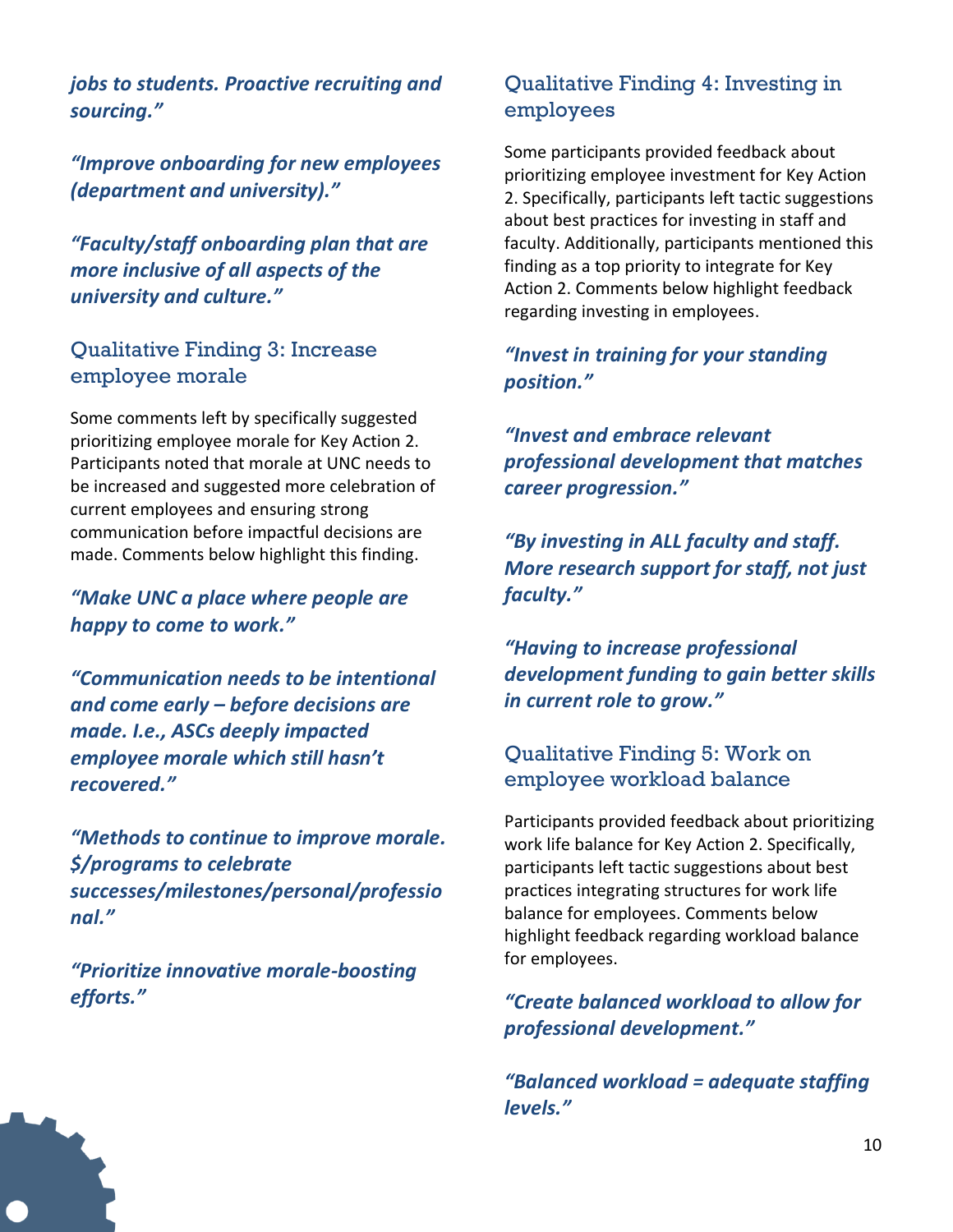*"Providing a way to track volunteer hours/community service outside of your requirements so that it can be put on a resume (provide a certificate to show the completion of outside work)."*

*"Flexible schedules, locations, train supervisors on how to successfully implement, Do we need a 40-hour work week? Consistent accountability."*

**Qualitative responses suggest that participants would like to create tactics that aim to create competitive compensation, increase recruitment and retention, boost employee morale, prioritize investing in employees, and having strategies to ensure a balance workload for employees for Key Action 2 for phase 2.**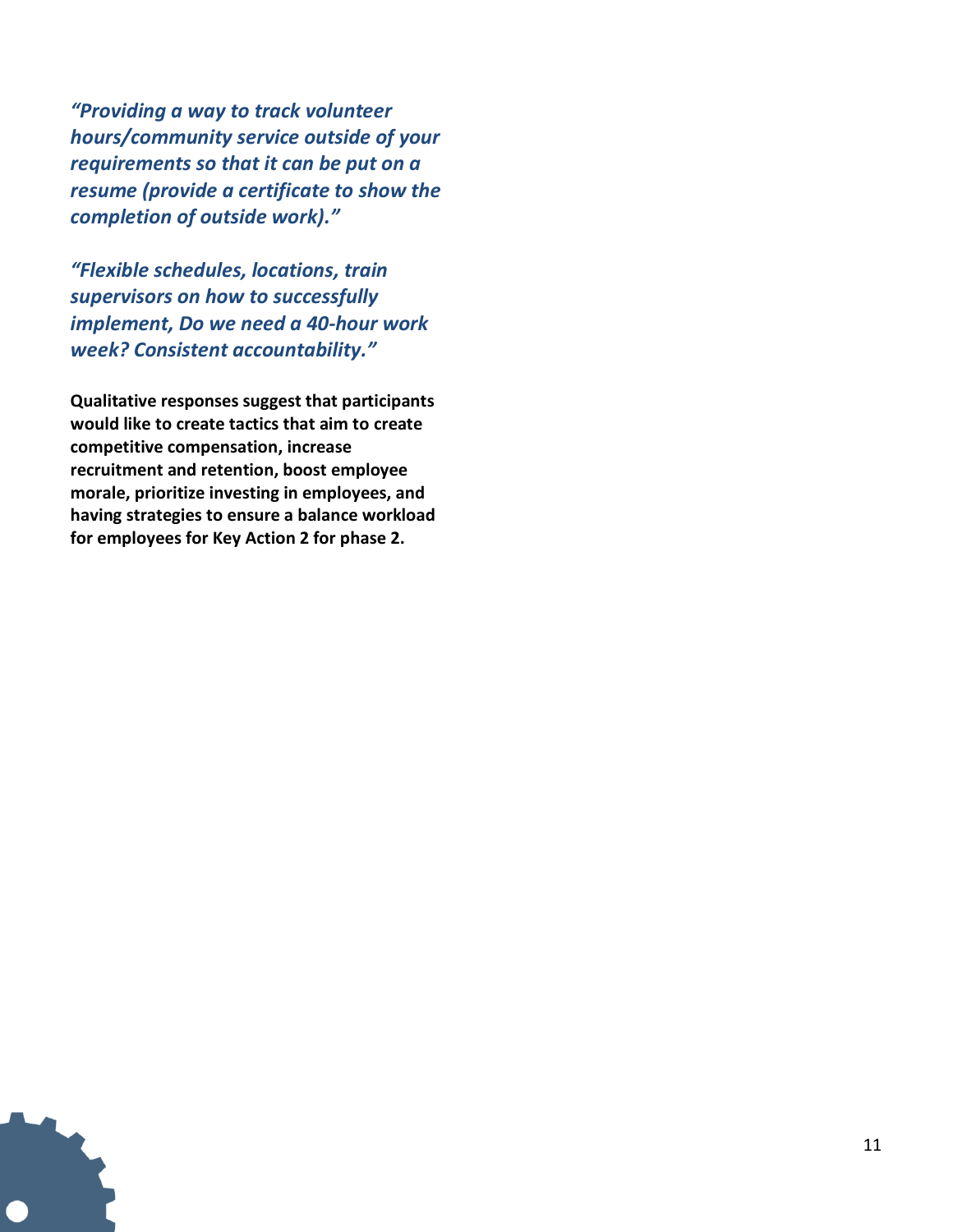### <span id="page-13-0"></span>Objective 3: Key Action 3 Feedback

Participants were asked to provide feedback on Key Action 3 proposed for phase 2 of the strategic plan:

• " Foster a community and culture wherein all students, faculty, and staff feel welcome and included, safe, and valued in order to nurture a vibrant and constructive environment well suited to collective and individual success."

Main findings that emerged from the data for Key Action 3 included participants feedback about Unite trainings, investing in student organizations, prioritizing mental health resources, creating strategies for student engagement, and creating a process to measure goals for this Key Action. Additionally, many participants provided suggestions of best ways to implement Key Action 3, helping provide a way to develop tangible tactics. Further information for these findings are provided below in the qualitative subsections.

#### Qualitative Finding 1: Elevate and mandate Unite Trainings

In the open-ended response section for Key Action 3, many participants provided feedback about promoting and mandating Unite Trainings. Some comments request strengthening the content of Unite Trainings. The comments below highlight participants feedback specifically about Unite trainings.

*"More access and promotion of UNITE trainings."*

*"Performance plan expectations to include DEI and UNITE attendance and implementation."*

*"Elevate UNITE trainings to institutional expectations for participation with associated funding."*

*"Mandatory UNITE training for fac/staff. Tie it to promotion and tenure."*

#### *"Mandated staff and faculty training (UNITE and HR supervisor)."*

The comments above highlight participants suggestions that UNC mandate Unite trainings for staff and faculty. Many participants noted the importance of making UNITE trainings part of institutional expectations.

#### Qualitative Finding 2: Invest in student organizations

Faculty and staff noted during the open forum to invest in student organizations for Key Action 3. The comments below highlight many participants feedback and suggestions for tactics about ensuring increased opportunities for student organizations and clubs. Comments below highlight this finding.

*"Dedicated spaces for student organizations. We have a lot of underutilized space. Simplify student org bureaucracy."*

#### *"Support/foster/invest in student organizations."*

*"Encourage and invest in clubs (E-sports as an example). Make space for them."*

*"Students feel there isn't anything "going on" on campus. Nothing seems to be happening to engage in – how do we find*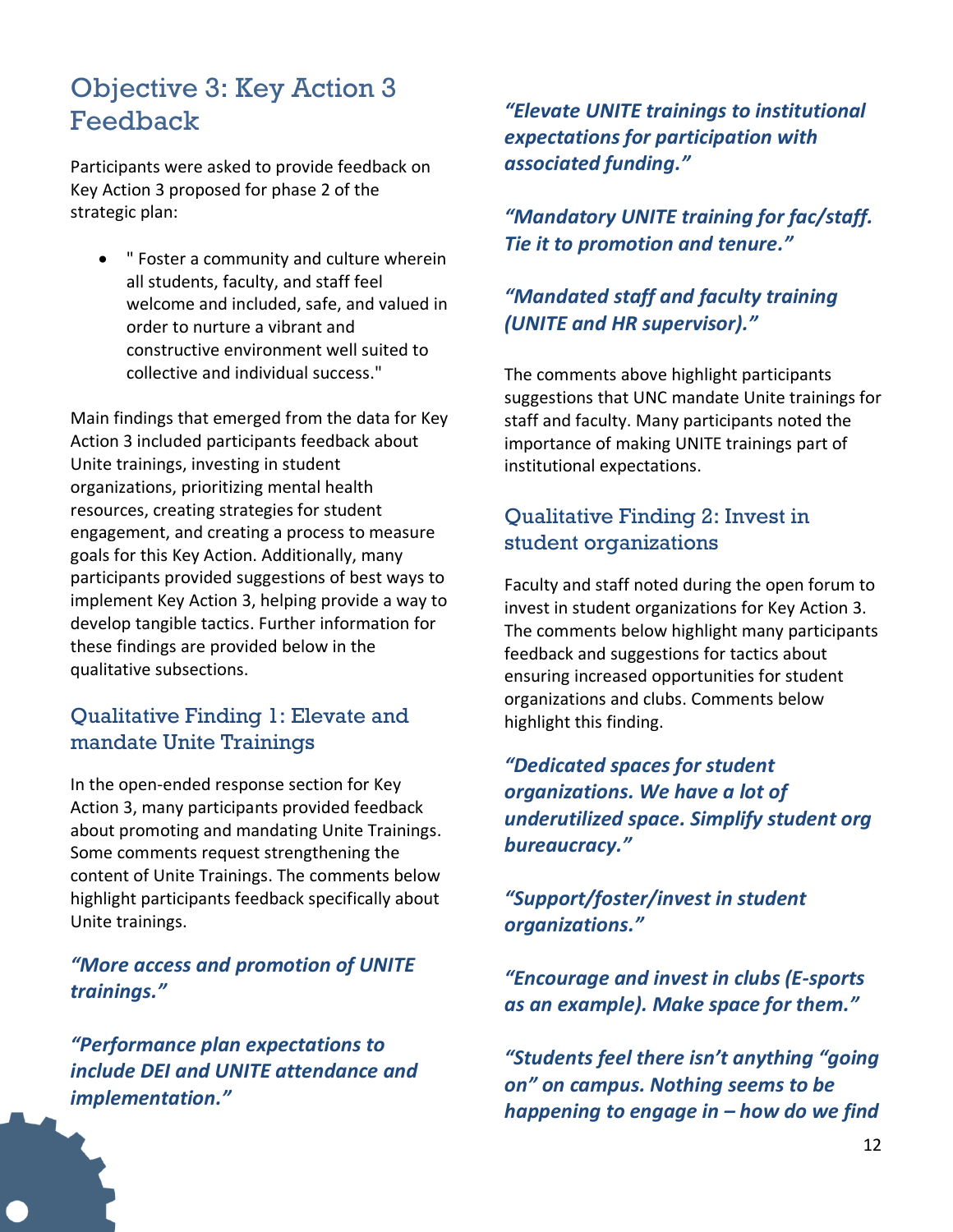*out when and where activities are occurring? No activity, no belonging, we don't have a robust student union!"*

#### Qualitative Finding 3: Prioritize Mental Health

Some feedback from participants specifically suggested prioritizing mental health for Action 3. Specifically, participants noted that mental health at UNC needs to strategically focus on ensuring students feel welcomed and valued. Some participants also noted how integrating childcare can also have a positive impact on mental health. Comments below highlight this finding.

#### *"Childcare, mental health, wellness support."*

*"We say mental health is a priority, but our own actions don't reflect the need (I.e., limiting counseling appointments)."*

*"Access to services. Specifically mental health (also tied to community through outreach and access)."*

*"Integrate students into our support areas for childcare and mental health."*

#### Qualitative Finding 4: Define student safety

Participants provided feedback about needing clarification regarding safety on campus for Key Action 3. Specifically, participants felt that UNC needs to better define this part of the Key Action, and ensure students are able to align with safety procedures on campus. Comments below highlight feedback regarding safety on campus.

*"Safety on/off campus."*

*"Define what we mean by safe – define the behaviors and actions that support those goals. Safety is not the absence of discomfort."*

*"Student safety: don't assume all students understand fundamental safety methods (ex: don't keep keys in your car)."*

*"Is safety referring to the idea of safety or creating safe spaces for growth?"*

#### Qualitative Finding 5: Measurements for Key Action 3

Some participants provided feedback about creating measurements for Key Action 3. Specifically, participants left varying suggestions about use of data, sharing measurement information, and using different methodology to capture growth for this Key Action. Comments below highlight feedback regarding different measurements that participants suggested.

*"How do we measure success? What specific actions flow from statement? Language doesn't connect to how we are ACCOUNTABLE."*

*"Measurable goals for DEI in evaluations."*

*"Provide DEI training with measurable outcomes tailored to a unit's function and goals."*

*"Identify the obstacles to creating this culture of inclusivity (I.e., student*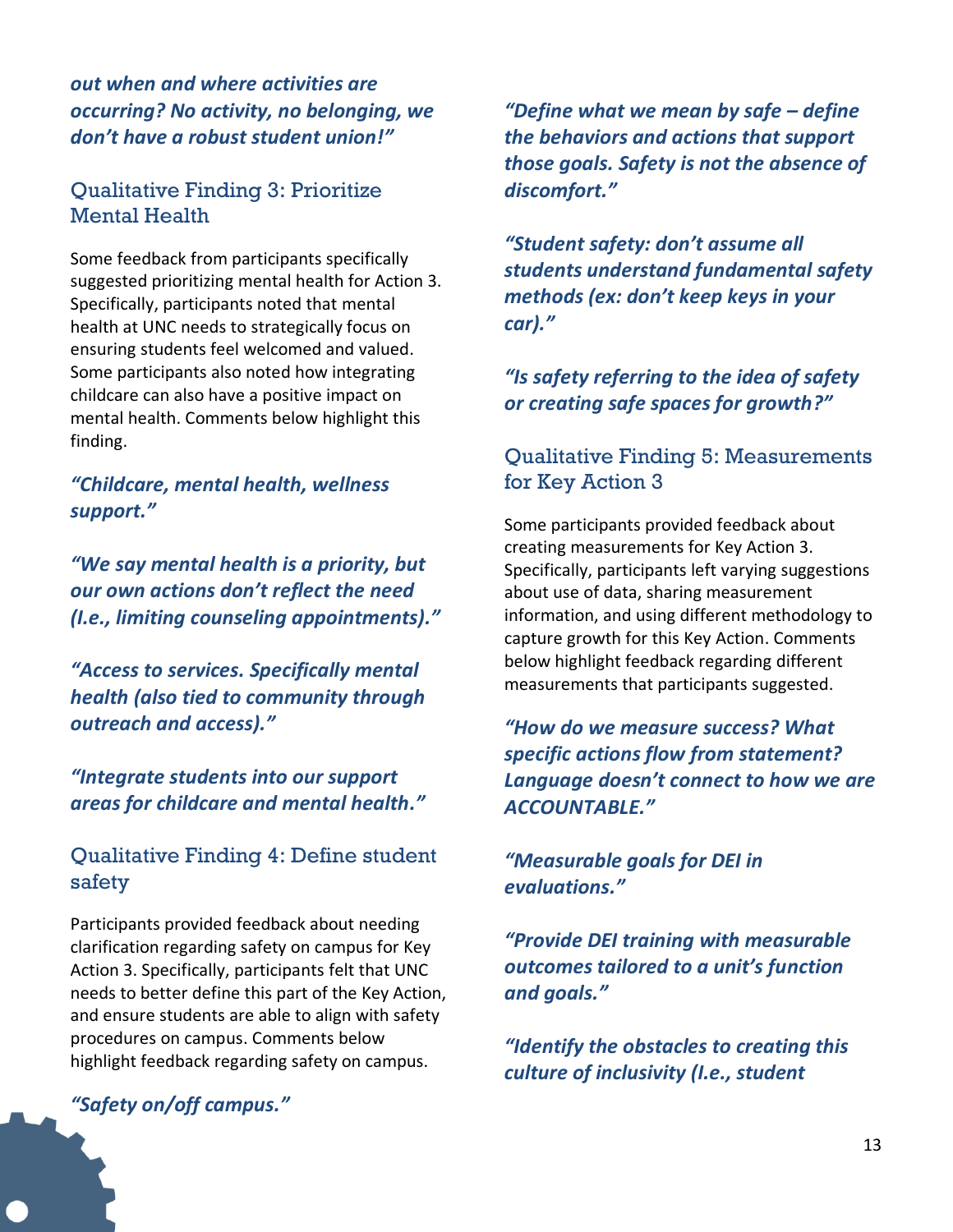*inclusivity create a plan to remove these obstacles)."*

*"Build priorities in evaluation. I.e., award collaboration, work that moves strategic plan forward."*

**Qualitative responses suggest that participants would like create tactics that aim to elevate Unite trainings, invest in student organizations, prioritize mental health, clarify campus safety, and measure goals for Key Action 3 for phase 2.**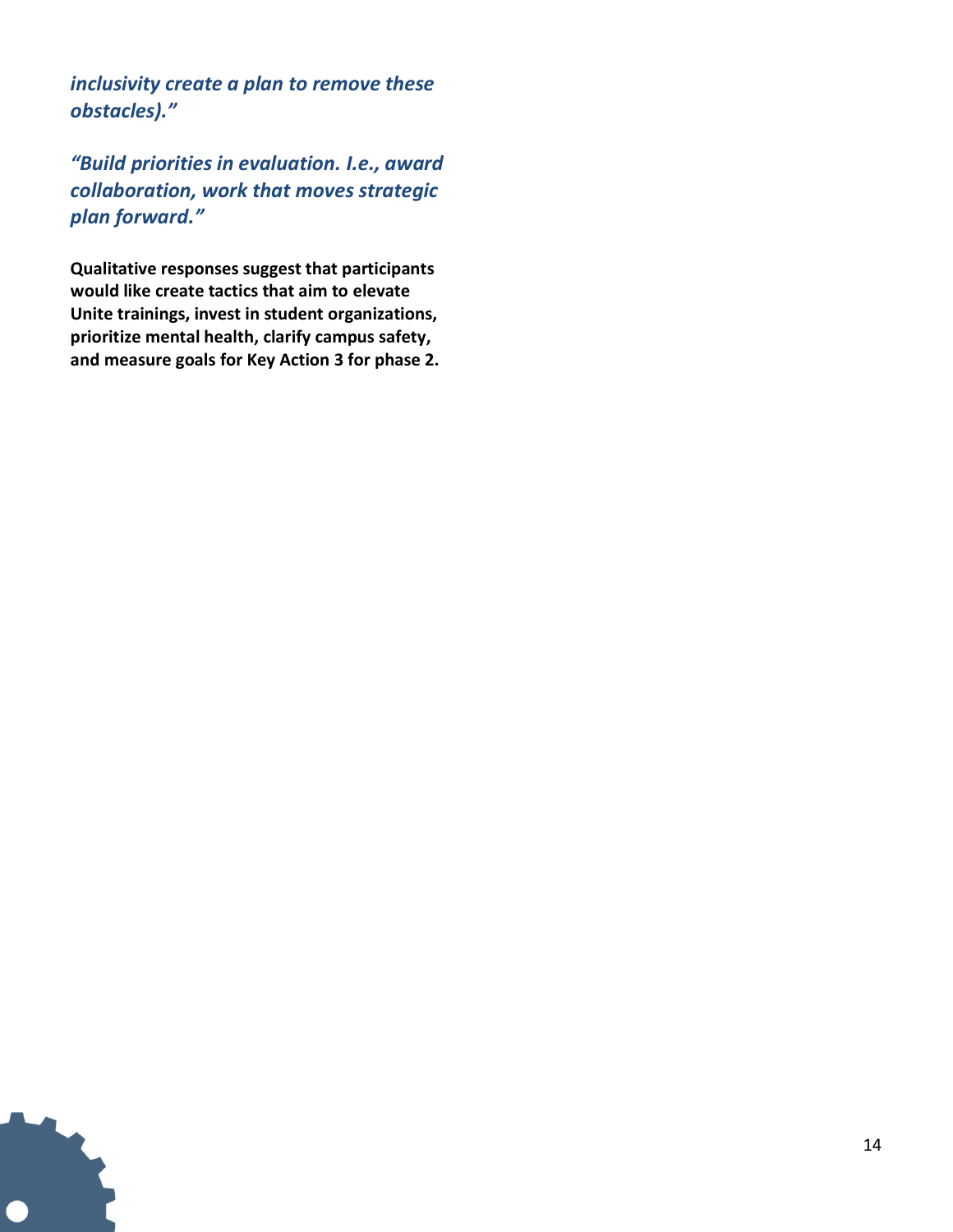### <span id="page-16-0"></span>Objective 4: Key Action 4 Feedback

Participants were asked to provide feedback on Key Action 4 proposed for phase 2 of the strategic plan:

• " Invest in and implement measures that strengthen and strategically position the university to excel in meeting and exceeding the expectations and potential identified in its mission and vision."

Main findings that emerged from the data for Key Action 4 include participants feedback about narrowing focus, strategizing for better infrastructure, defining metrics, and focusing on capturing and telling stories of success. Additionally, many participants provided suggestions of best ways to implement Key Action 4, helping provide a way for tangible tactics. Further information for these findings are provided below in the qualitative subsections.

#### Qualitative Finding 1: Narrow Key Action 4 focus

In the open-ended response section for Key Action 4, many participants provided feedback about narrowing the focus to help create a more solidified strategy. Some comments request changing the wording of the Key Action while others felt like the Key Action is not narrow enough in scope. The comments below highlight participants feedback specifically about narrowing Key Action 4.

*"Vague and confusing (focusing on the future)."*

*"Language is too broad – should be clear."*

*"Pretty general language. What are the strategic priorities? Facilities, furnishings. Support and renovation to create instructional lecture recording studio. Invest in personnel to maintain campus grounds and facilities. Reduce barriers to course registration. Invest in support staff in Bear central. Reduce run around."*

*"The wording is unclear to our group. We are unsure of the specific outcomes."*

*"Statement is too broad – needs to be more specific on what UNC is striving for."*

#### Qualitative Finding 2: Invest in infrastructure

Participants noted during the open forum to invest in current infrastructure for Key Action 4. The comments below highlight many participants feedback and suggestions for tactics about ensuring better utilization of current infrastructure.

*"Invest in physical infrastructure of existing buildings."*

*"Invest in buildings that serve students."*

*"Infrastructure is student first. Upgrading amenities/dorms to have students live on campus more than one year."*

#### Qualitative Finding 3: Focus on UNC stories

Some feedback from participants specifically suggested prioritizing stories of success for Key Action 4. Specifically, participants noted that focusing on campus success, big or small, is not